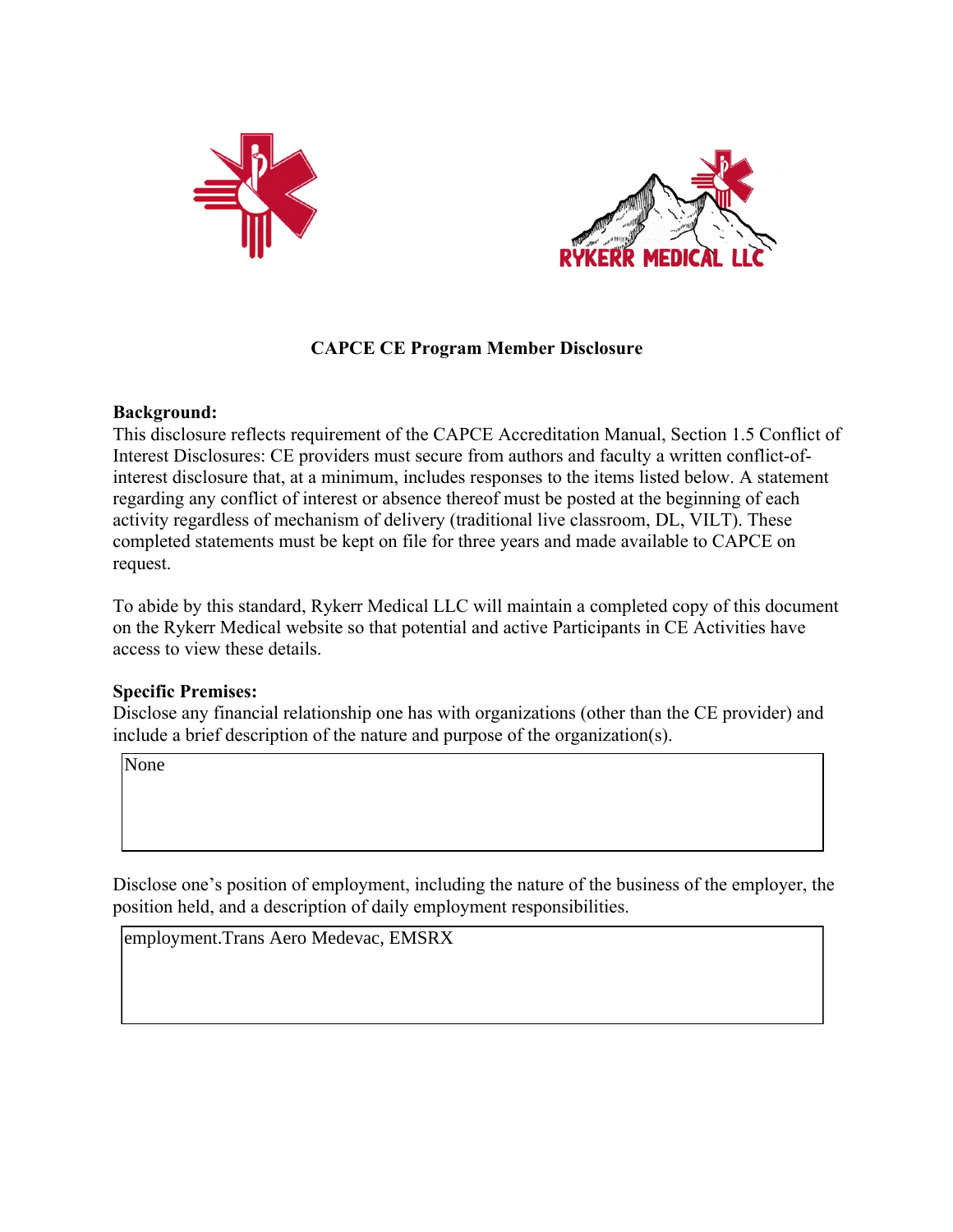Disclose any outside relationships held with any person or entity from which the CE provider obtains substantial amounts of goods and services, or which provides services that substantially compete with the CE provider where the relationship involves holding a position of responsibility; a substantial financial interest (other than owning less than a 1% interest in a publicly-traded company); or the receipt of any unusual gifts or favors.

direct competition...none

Disclose any financial interests or positions of responsibility in entities providing goods or services in support of EMS practice other than owning less than a 1% interest in a publicly traded company.

Disclose any other interest that may create a conflict of interest or the appearance of a conflict of interest with CAPCE or with the CE provider. None<br>11<br>11<br>None<br>None

## **Autograph:**

By signing below, I attest that the answers on this Disclosure are true and honest and in no way shady or deceitful. I also agree to update/ resubmit this form as things change with time. Lastly, I understand that this Disclosure will be made available to the public on the Rykerr Medical website and that I can remove myself from the Rykerr Medical CAPCE Program at any time (which would result in my disclosure being taken down from the website).

RYAN HODNICK

[RYAN HODNICK](https://na2.documents.adobe.com/verifier?tx=CBJCHBCAABAAWcpbPAxlkMUIc93sEEhZggCpbEOUmlMh)

RYAN HODNICK (Mar 4, 2021 18:28 MST)